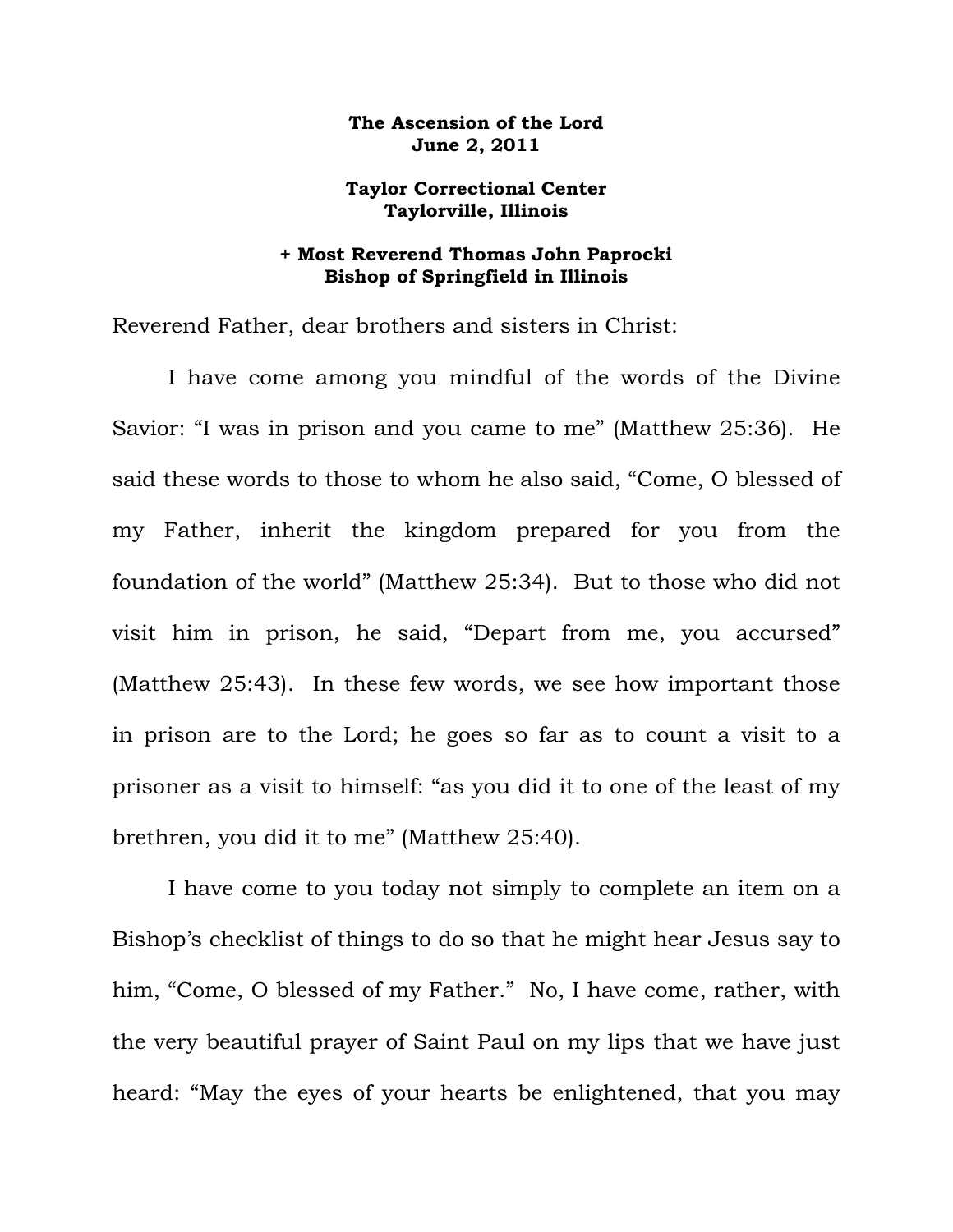know what is the hope that belongs to [Jesus'] call" (Ephesians 1:18). I have come so that you might hear him say to you, "Come, O blessed of my Father."

 Today the Apostles ask Jesus, "Lord, are you at this time going to restore the kingdom of Israel" (Acts 1:6)? In a veiled response, Jesus says "yes" to their question, even if they do not at this time perceive his answer. He restores the kingdom of Israel – though in a way no one expected or foresaw – when he promises the Apostles: "you will receive power when the Holy Spirit comes upon you, and you will be my witnesses" (Acts 1:8). And then he left them "and a cloud took him from their sight" (Acts 1:9).

 We are sometimes tempted to think or to imagine that Jesus has left us completely alone, that he no longer cares for us, but Holy Mother Church gently corrects this thought and reminds us, as we soon will pray, that

The Lord Jesus, the king of glory, the conqueror of sin and death, ascended to heaven while the angels sang his praises. Christ, the mediator between God and man, judge of the world and Lord of all, has passed beyond our sight, not to abandon us but to be our hope. Christ is the beginning, the head of the Church; where he has gone, we hope to follow" (Preface: Ascension II).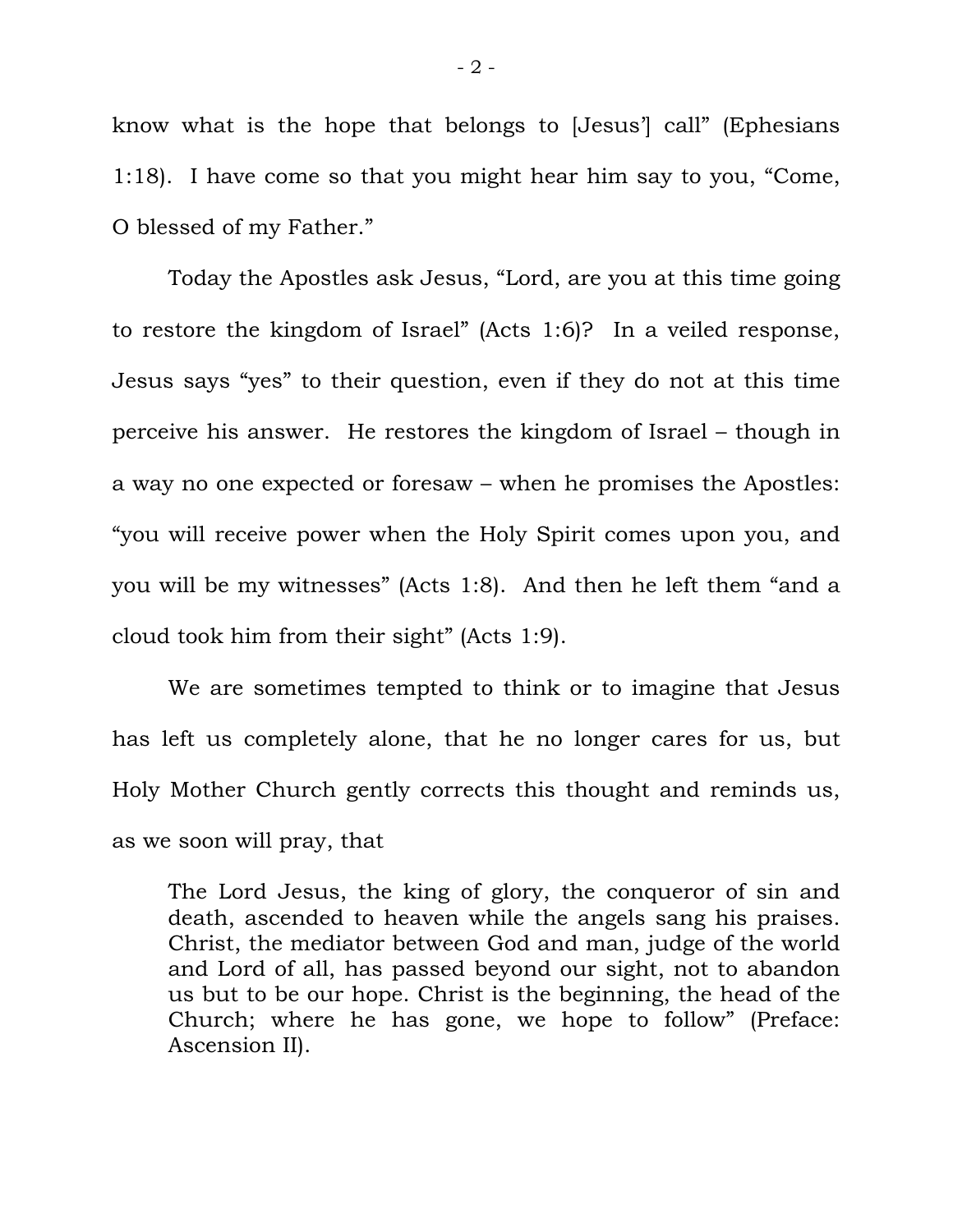This, then, is the hope that belongs to Jesus' call: to be with him forever in his kingdom where "God mounts his throne to shouts of joy: a blare of trumpets for the Lord. Alleluia" (Psalm 47:6)!

 This is why Jesus gave to the Apostles his Great Commission: "Go, therefore, and make disciples of all nations, baptizing them in the name of the Father, and of the Son, and of the Holy Spirit, teaching them to observe all that I have commanded you. And behold, I am with you always, until the end of the age" (Matthew 28:19-20).

 It is this final command of the Lord that has brought me here to you today. As a Bishop, a Successor of the Apostles, this same Commission has been given to me, and in it my priests also share. I have come to remind you of Christ's love and concern for you. He wants you to be with him in his kingdom. I urge you, then, to encounter him frequently in the Sacraments, especially in Confession and in Holy Communion and to seek always to follow his commands of love.

 I would like very much to attend to you more frequently in person, but my duties as a Bishop prevent me doing so. For this reason Father Dan Willenborg works as my close collaborator to

- 3 -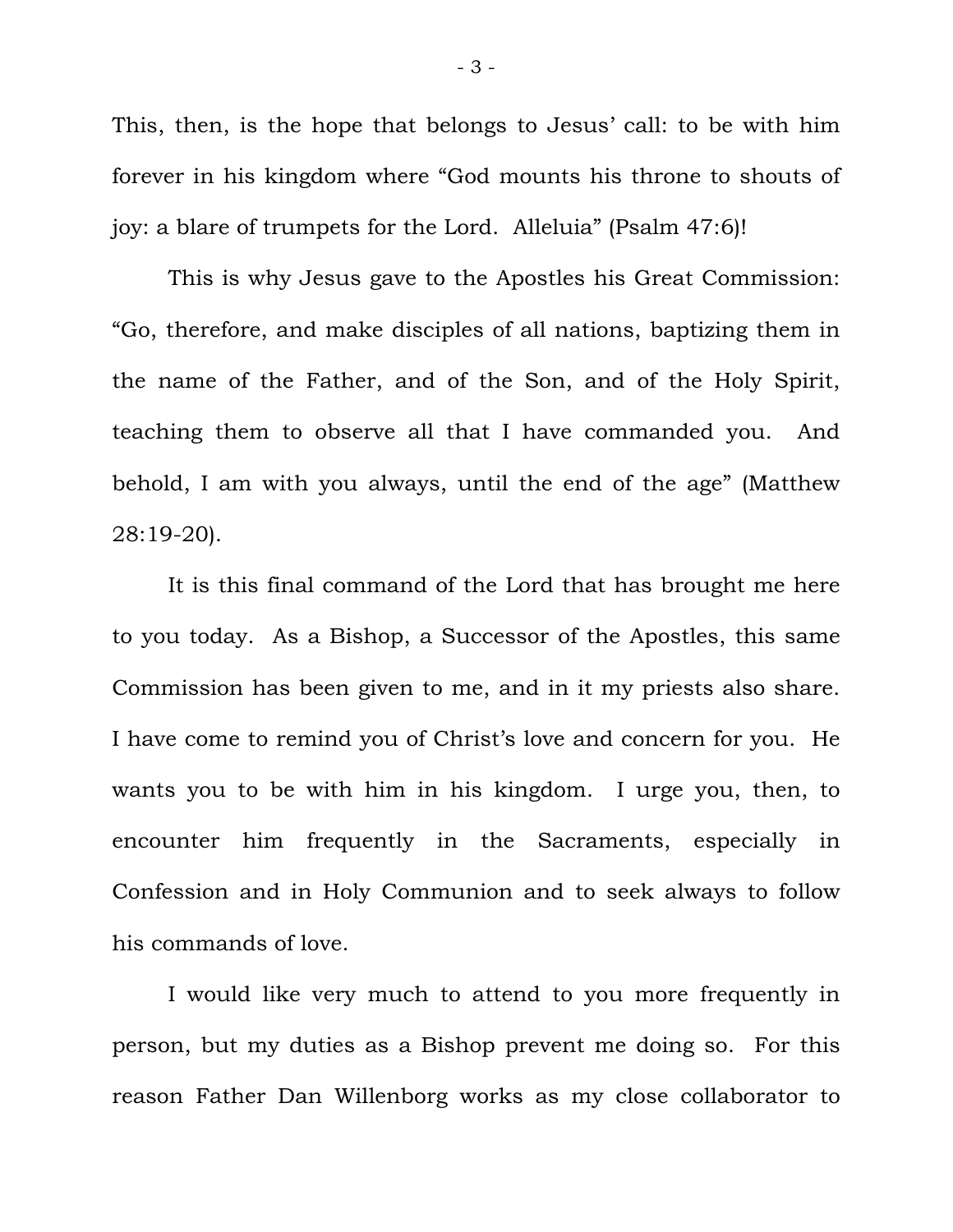look to your pastoral and spiritual needs, as I know he has done with a father's love. For his generous and willing service to you, I am deeply grateful, and hope that you will see in his care for you the love that Jesus Christ has for you.

 I also hope that my presence here today is a clear sign and witness to the important place that ministry within the prisons in the Diocese of Springfield in Illinois has in my heart. When so many people in society are ready to write you off, as we say, the Church, united with Christ her Head, remains with you. Jesus never abandons you, and neither will the Church, so long as you remain close to her.

 I do not want you to lose hope simply because you are imprisoned. The Lord's grace is powerful and effective even here. If we look at the lives of the saints, we see that a time spent in prison was a profound moment of conversion in many of their lives. We think, especially, of Saint Dismas, the Good Thief, who, while hanging on a cross next to Jesus, expressed his faith and his sorrow for his sins, when he said to the Lord: "Jesus, remember me when you come into your kingdom" (Luke 23:42).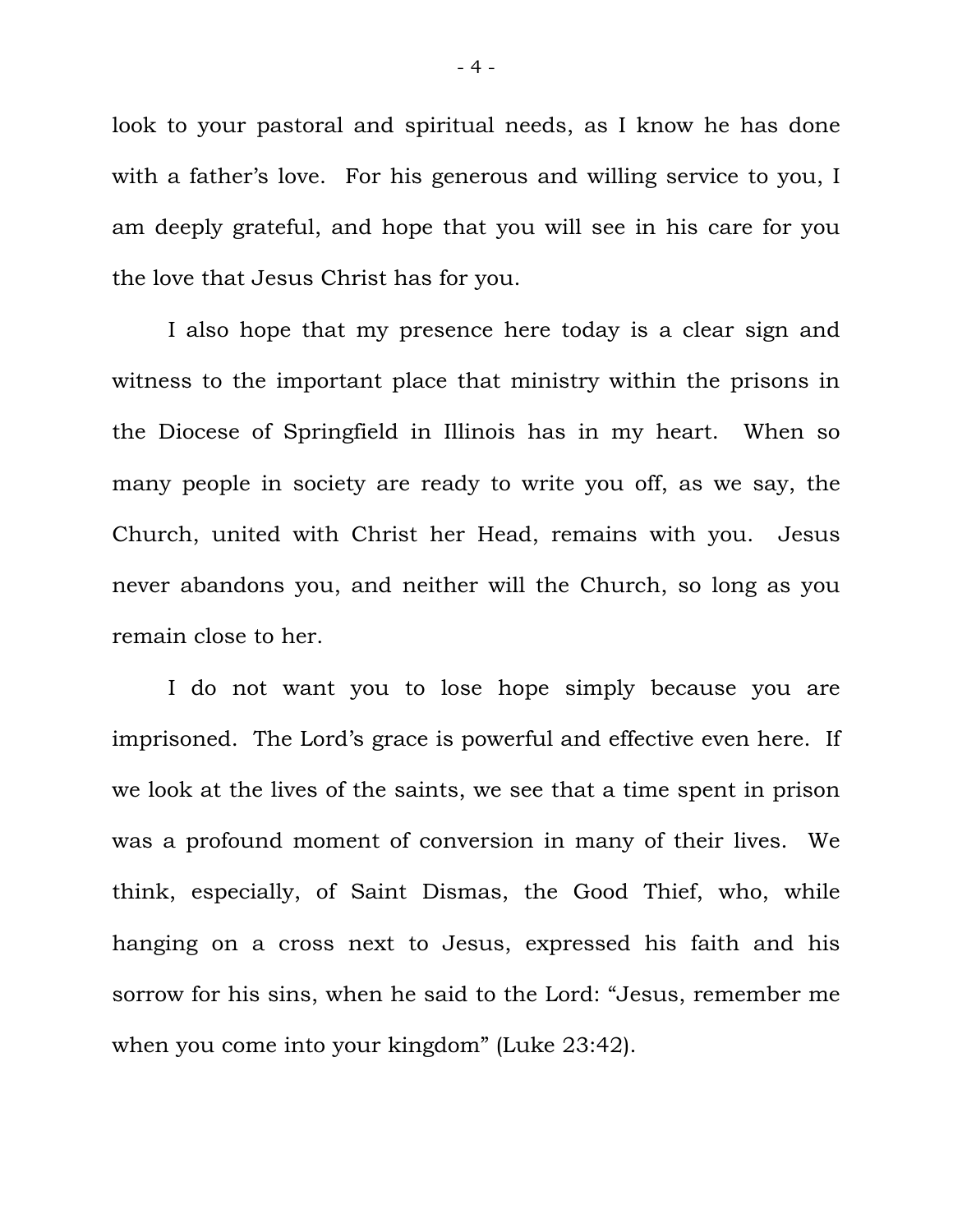The grace of conversion is needed in the heart of every member of the faithful. We must all look to the Crucified and Risen Lord, who has ascended to the right hand of the Father, where he intercedes for us, and beg him to remove the darkness from the eyes of out hearts. If we cooperate with his grace and allow him to do so, then we might live no longer in sin but bask, rather, in the light of his Word, of his commands, that shines as a lamp marking out the path that leads to heaven (cf. Psalm 119:105).

 When we look upon the image of the Crucified Lord it is as if we look into a mirror. There, hanging upon the Cross, we see what we are; we see our humanity, wounded and weak. But we also see what we are to become; we see the image of selfless love, a love that knows no limits. Look, then, upon the Cross each day, even if only in your mind's eye, and learn from Jesus. From his Cross, he will teach you his commands and will show you how to love him and your neighbor.

 If you live in this way, seeking always to be motivated in all things by the love of God and of neighbor, then on the day of judgment you will be counted among the sheep, among the flock of the Good Shepherd who laid down his life for his sheep, and you